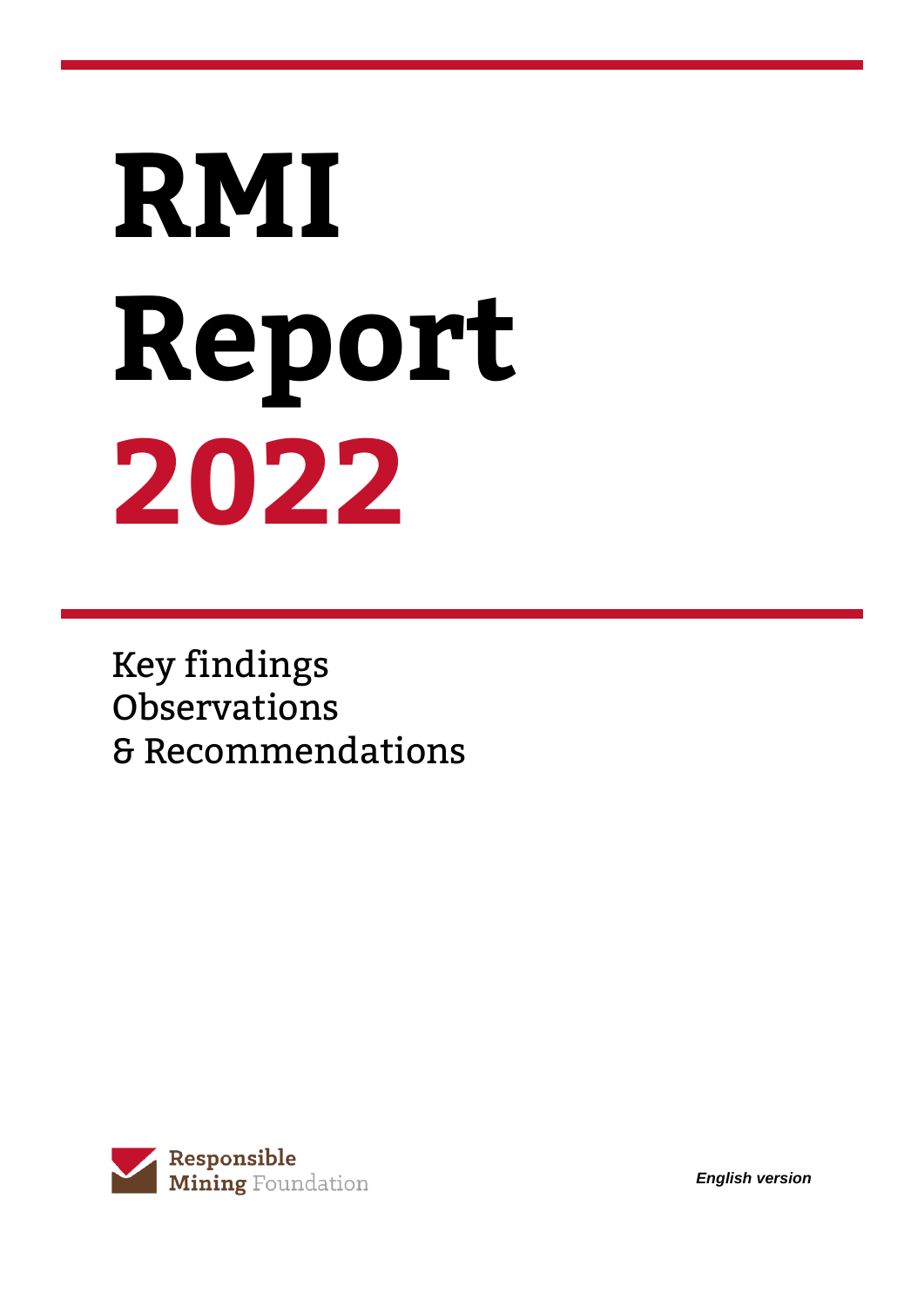# **Key findings**

## **Mine-site evidence conspicuously missing**

The vast majority of the 250 assessed mine sites across 53 countries cannot demonstrate that they are informing and engaging with host communities and workers on basic risk factors such as environmental impacts, safety issues or grievances. Some 94% of the mine sites score an average of less than 20% on the fifteen basic ESG issues assessed (see Figure 1). At the same time, a few mine sites show better practices on some of these issues, proving 'it can be done'. It is at mine-site level that these issues matter most – for local stakeholders who risk exposure to harmful impacts, for investors who need to know about asset-level risks, for Board members and senior executives to know if risks are being well managed, and for companies seeking to show respect for their neighbours and host communities. All companies are encouraged to move beyond consolidated reporting and aggregate figures to meet stakeholders' needs for relevant information and meaningful engagement.

## **Some improvement at corporate level**

While the results on corporate policies and practices remain low on many issues, companies show an overall average improvement of 11% over the RMI 2020 results. Marked improvements have been achieved by some lower performing companies (see Figure 2) who are to be acknowledged for their efforts to strengthen their ESG practices and transparency. In addition, 37 of the 40 assessed companies show up among the best performers on at least one indicator, offering better practice models for their peers. These are encouraging signs of continued movement on ESG issues, of notable progress in setting basic measures in place, and of widespread good practice models across the different issues. There are now ample opportunities for industry-wide learning on ESG performance. All companies across the industry can use the learning tools embedded in the RMI 2022 digital report to further improve their responsible mining practices.

## **Slowing momentum among leading companies**

Most of the stronger performing companies show limited evidence of improvement in their responsible policies and practices at corporate level since 2020. The 8% average improvement among the first-tier performers contrasts with the 22% and 41% average improvements seen among companies in the second and third tiers, respectively (see Figure 2). The remaining gaps seen among the first-tier companies include a lack of corporate measures on a wide range of key issues. There is a risk of stalling of momentum among the leaders on ESG issues, even as the industry announces ambitious plans on technical issues, such as emissions reductions or efficiency gains. Applying the same level of effort and leadership to, for example, social performance issues or the management and disclosure of local environmental impacts, would do much to help the industry meet society expectations on these critical issues. Companies are encouraged to use the RMI framework and results as a guide to prioritise areas for improvement.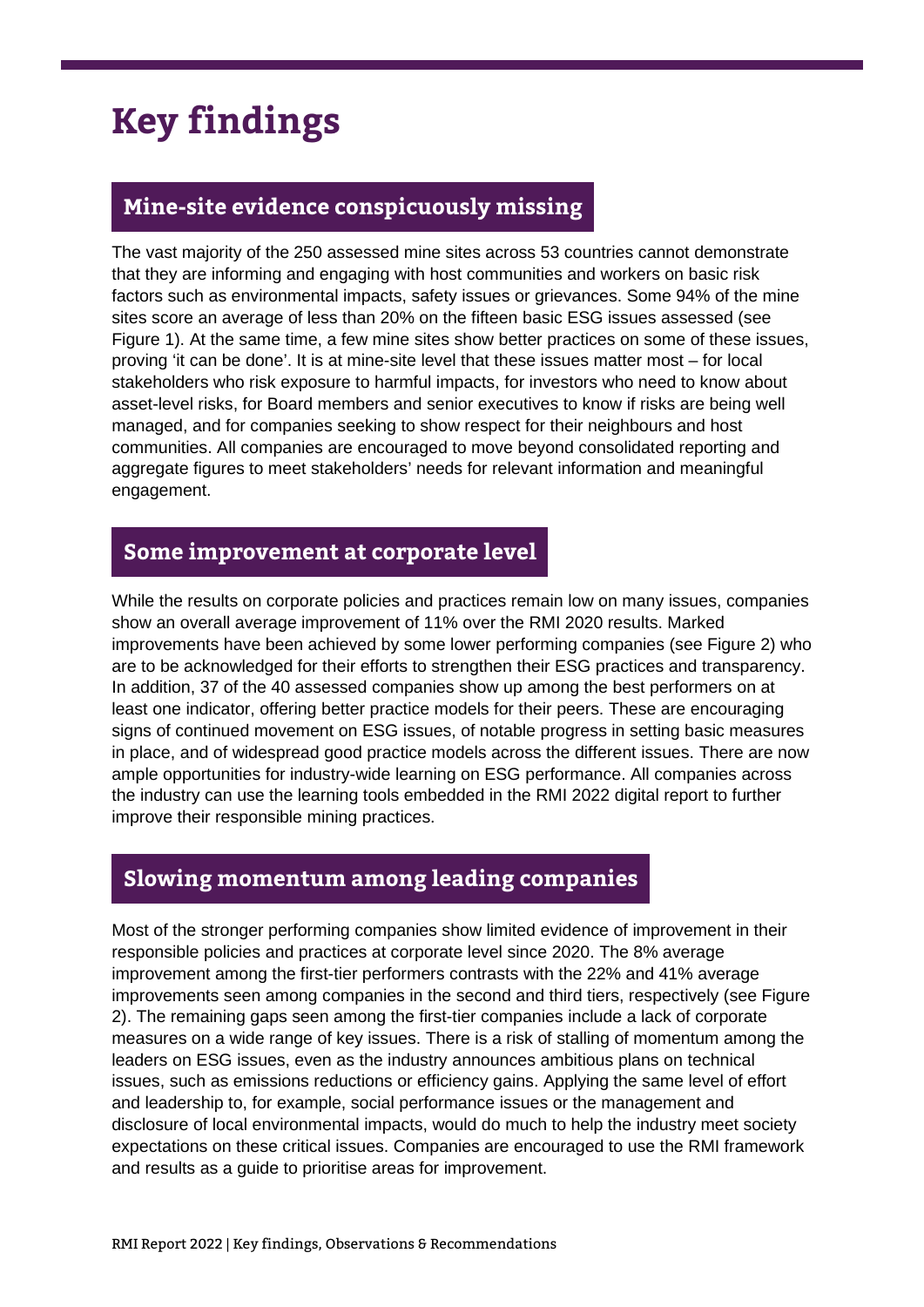

**Figure 1 Overall results of the mine site assessment**







companies that were assessed in both the RMI Reports 2020 and 2022. The companies are grouped into three tiers to highlight the differences in relative improvement levels from the first to third tiers.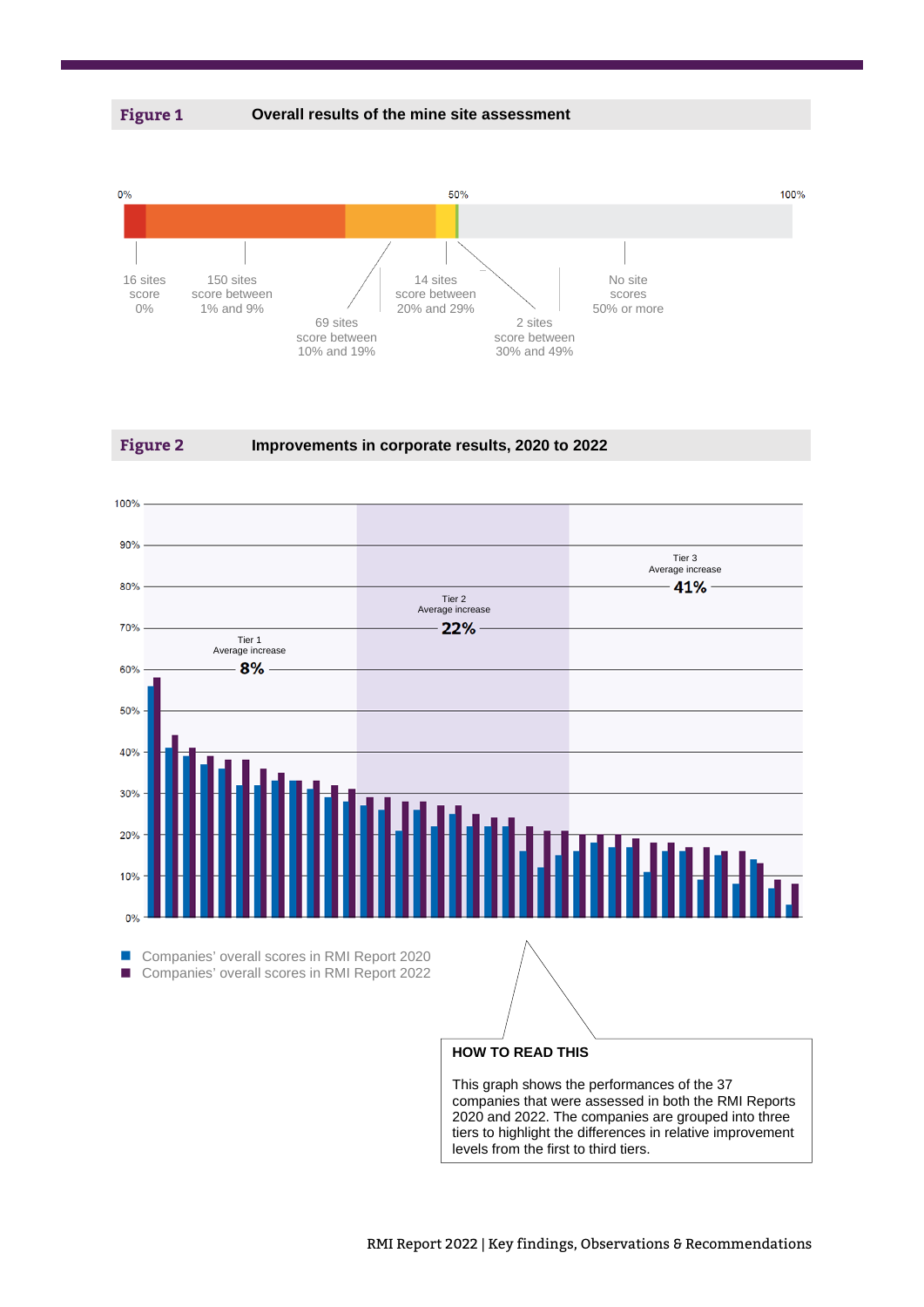# **Geographic and company scope**



- Mine sites selected for mine-site-level assessment
- Other operational mine sites  $\bigcirc$
- Closed or suspended mine sites (known) $\bigcirc$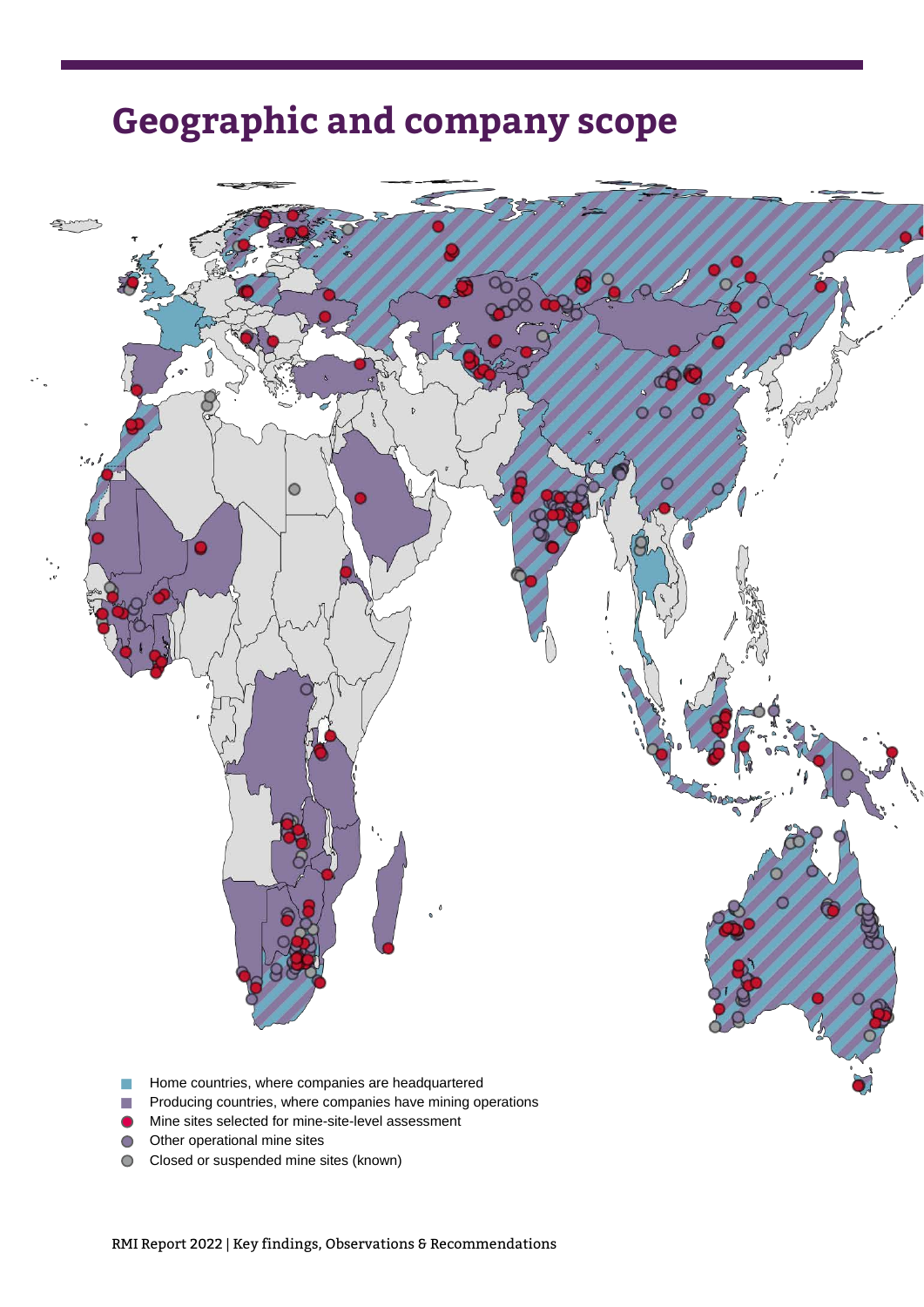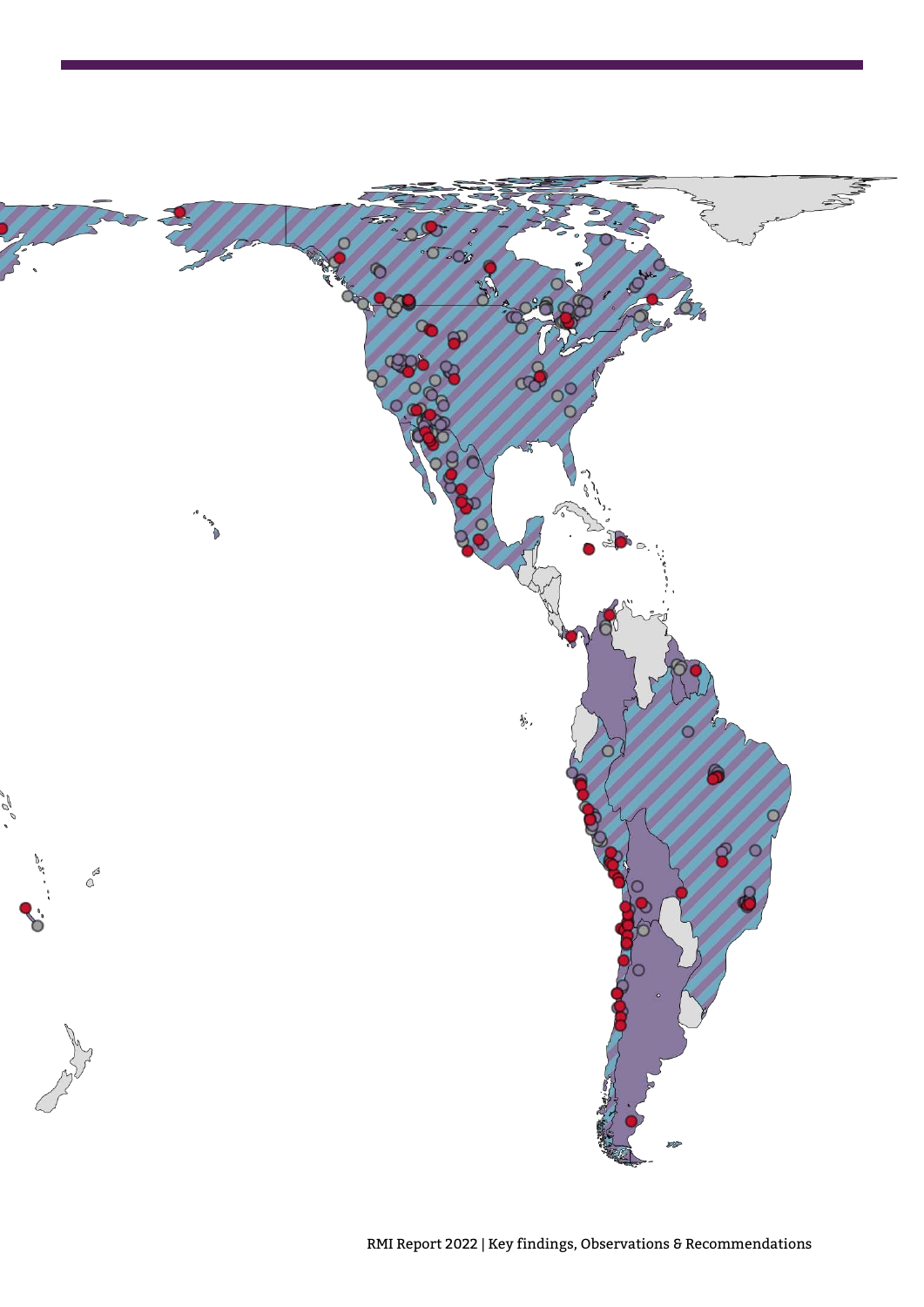## **Ten observations**

## **1 Commitment–Effectiveness gap still large**

The assessment findings have demonstrated that formal ESG commitments are becoming the norm. The Collective Best Score for commitment indicators, i.e., the sum of the best scores seen on all commitment indicators, stands at 94%. It is clearly within every company's reach to meet society expectations on ESG policy commitments (see Figure 3). In contrast, companies' results are much weaker on effectiveness indicators, which assess companies' efforts to track and improve their performance on particular ESG issues. As long as performance monitoring remains weak, companies will find it difficult to demonstrate that their commitments are making a difference to their management of ESG issues.



Note: Each bar on the charts represents one company (total of 40 companies)

**\*\*\*\*\*** Collective Best Score \*\*\*\*\* Average Score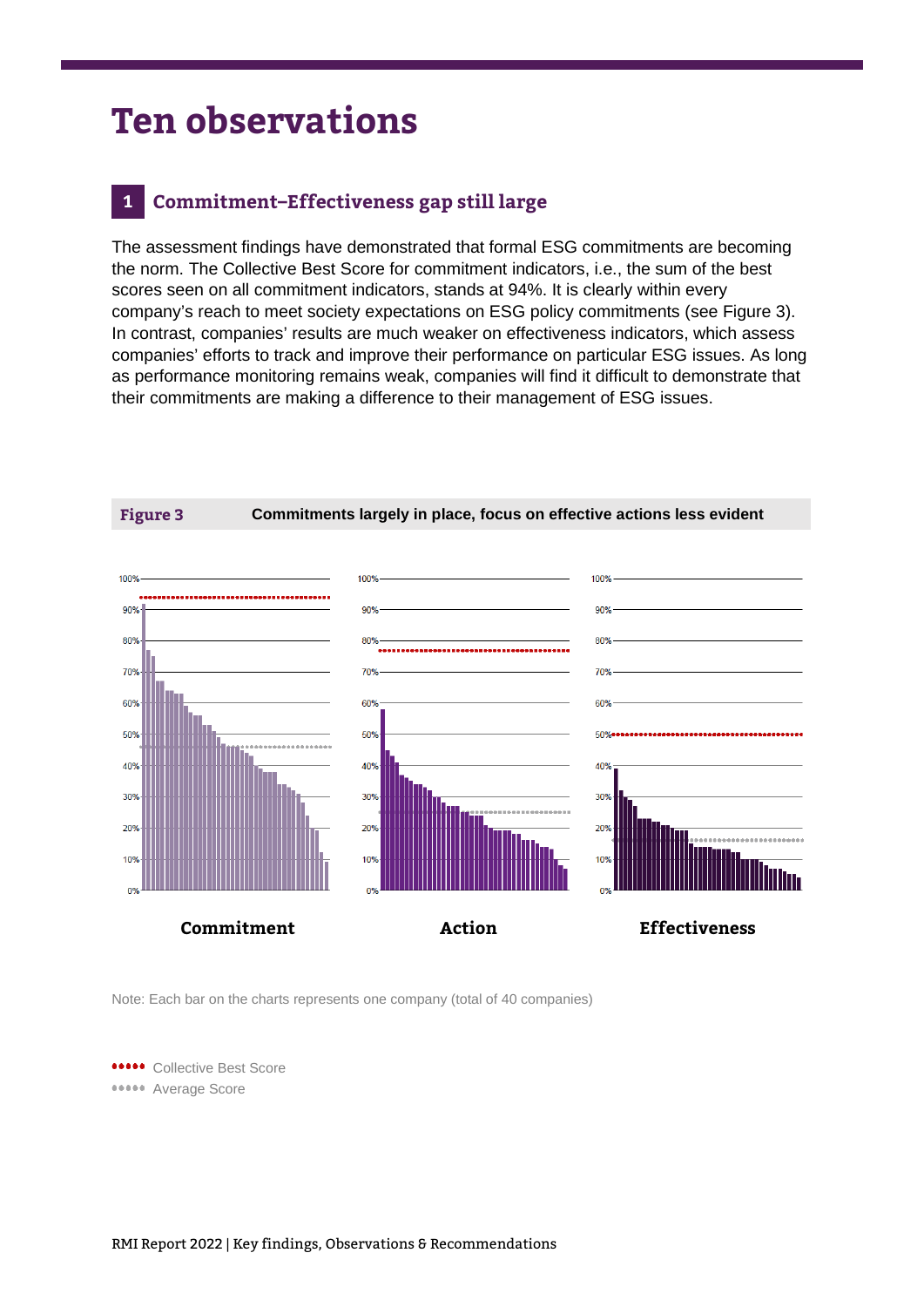## **2 Corporate systems not evident at mine sites**

There is little correlation between the existence of corporate systems on specific ESG issues and evidence of mine-site action on these same issues. For example, most companies show some level of corporate protocols for their operations to engage with other water users on water management and to engage with worker representatives on occupational health and safety. However only a minority of the 250 assessed mine sites show any evidence of having implemented these requirements. Without evidence that corporate systems are being implemented at mine-site level, the credibility of these systems will be limited.

## **3 Slow adoption of good practices**

There is a wide gap between the overall average performance seen across the 40 companies and the much stronger performance that the companies are collectively proving possible, as evidenced by the Collective Best Score (see Figure 4). The Collective Best Score for a given thematic area is an aggregate measure of the best results seen among all the companies across all the indicators in that area. There is much scope for companies to improve their responsible policies and practices by adopting the good examples shown by their peers. This wide gap between average scores and Collective Best Scores has been a feature since the first RMI Report in 2018, showing that, overall, the uptake of existing good practices has been moving slowly.

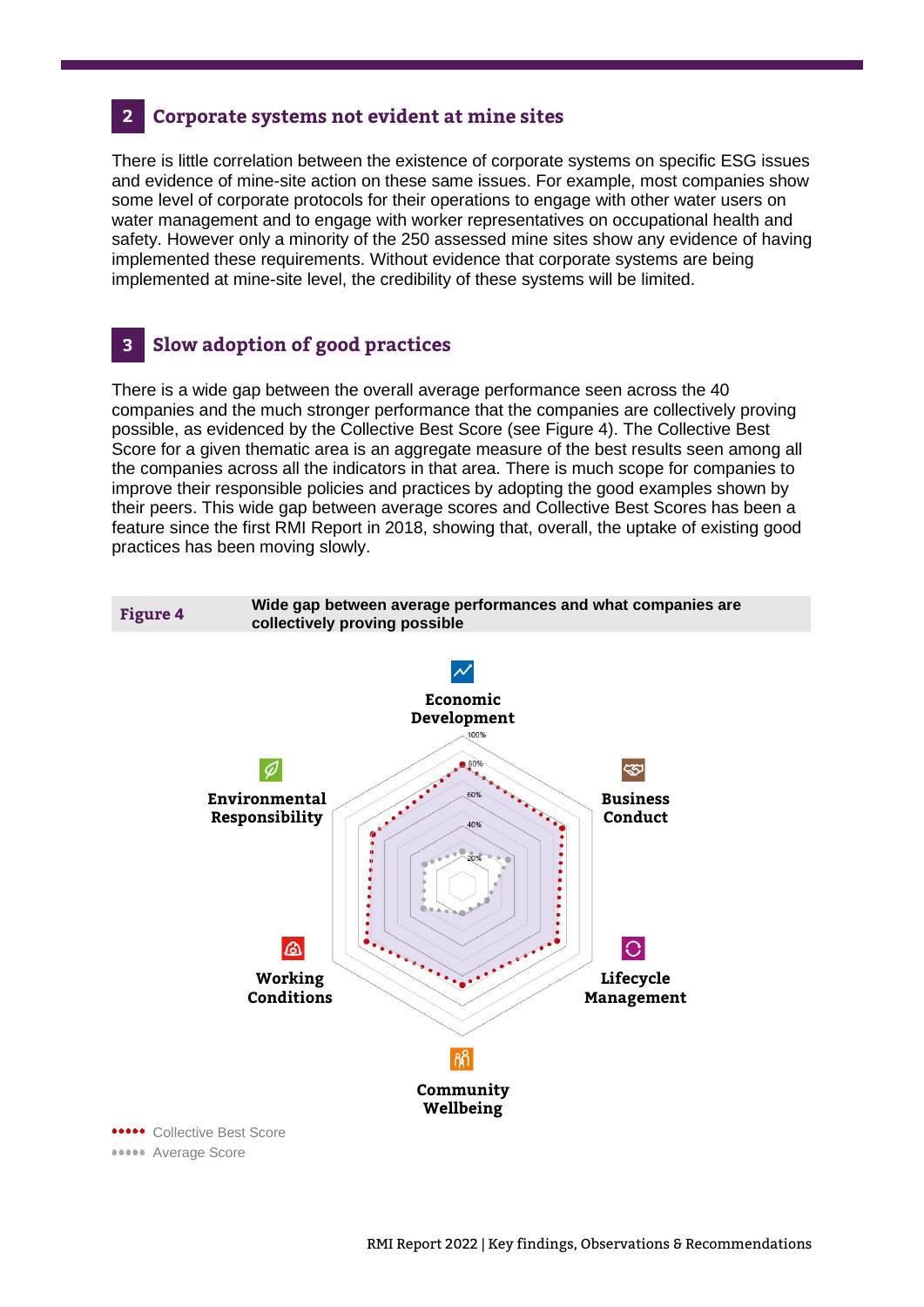#### **4 Some notable improvements**

Encouragingly, nearly one-quarter of the companies have increased their scores by 30% or more over the last two years (see Table 1). Most of the strongest improvements seen have come from some of the lower-performing companies, which are beginning to catch up by putting in place policies and practices on a range of ESG issues, while increasing their transparency. This includes for example establishing formal commitments to respect human rights and prevent bribery and corruption, improving accountability for ESG performance, conducting due diligence on ESG supply chain risks, and publicly disclosing payments to governments and workplace safety incidents. Importantly, some of these companies have also stepped up their performance monitoring to track and review the effectiveness of some of their ESG measures.

#### **Table 1 Improvements in company performance**

| Companies*            | Percentage improvement<br>compared to performance<br>in the RMI Report 2020 | Companies*               | Percentage improvement<br>compared to performance<br>in the RMI Report 2020 |
|-----------------------|-----------------------------------------------------------------------------|--------------------------|-----------------------------------------------------------------------------|
| Navoi MMC             | 182%                                                                        | <b>ERG</b>               | 10%                                                                         |
| Nordgold              | 104%                                                                        | <b>First Quantum</b>     | 10%                                                                         |
| Zijin                 | 79%                                                                         | Freeport-McMoRan         | 10%                                                                         |
| Grupo México          | 78%                                                                         | <b>Vedanta Resources</b> | 9%                                                                          |
| <b>Buenaventura</b>   | 56%                                                                         | <b>CODELCO</b>           | 8%                                                                          |
| Peñoles               | 37%                                                                         | ArcelorMittal            | 8%                                                                          |
| Fortescue             | 35%                                                                         | <b>RUSAL</b>             | 8%                                                                          |
| Orano                 | 35%                                                                         | <b>Newmont Mining</b>    | 8%                                                                          |
| Sibanye-Stillwater    | 30%                                                                         | <b>Gold Fields</b>       | 7%                                                                          |
| China Shenhua         | 24%                                                                         | <b>MMG</b>               | 6%                                                                          |
| Polymetal             | 21%                                                                         | <b>BHP</b>               | 6%                                                                          |
| Vale                  | 19%                                                                         | Teck                     | 6%                                                                          |
| <b>Bumi Resources</b> | 16%                                                                         | Rio Tinto                | 6%                                                                          |
| Exxaro                | 15%                                                                         | <b>Newcrest</b>          | 5%                                                                          |
| Glencore              | 14%                                                                         | Anglo American           | 5%                                                                          |
| Coal India            | 14%                                                                         | AngloGold Ashanti        | 4%                                                                          |
| Antofagasta           | 13%                                                                         | <b>Barrick</b>           | 0%                                                                          |
| Banpu                 | 12%                                                                         | NMDC**                   | $-6%$                                                                       |
| Evraz                 | 11%                                                                         |                          |                                                                             |

\* Boliden, KGHM and OCP Group are excluded as they were not included in the RMI Report 2020.

\*\* The decrease in NMDC's score is due to a lack of updated data related to tracking the implementation or performance of several ESG measures.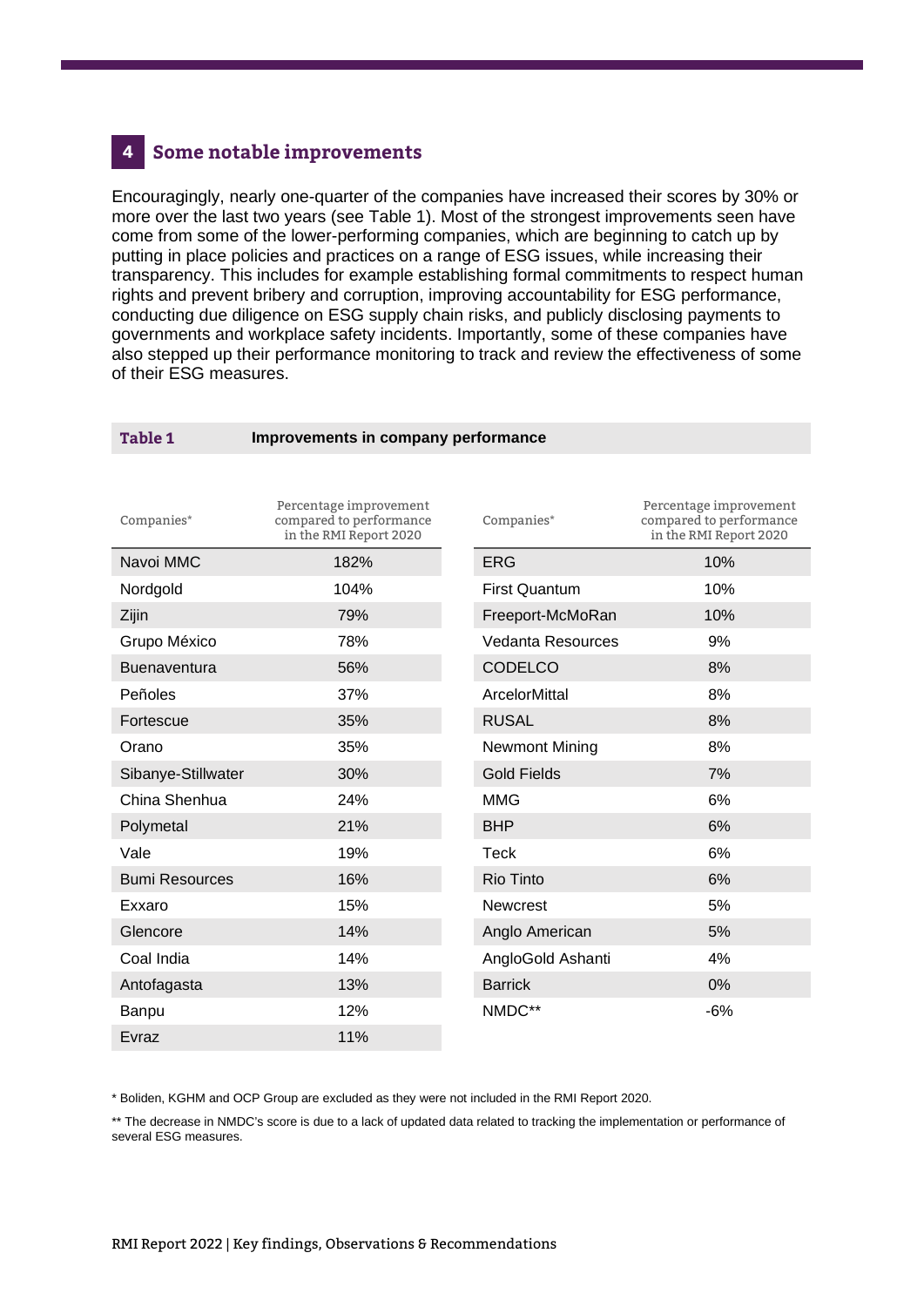## **5 Inconsistent efforts across different issues**

Many companies show a wide range of performance levels across the different thematic areas, with their weakest scores often less than 50% of their strongest scores (see Figure 5). This generally high level of inconsistency suggests that many companies are selective in which types of ESG issues they choose to address.

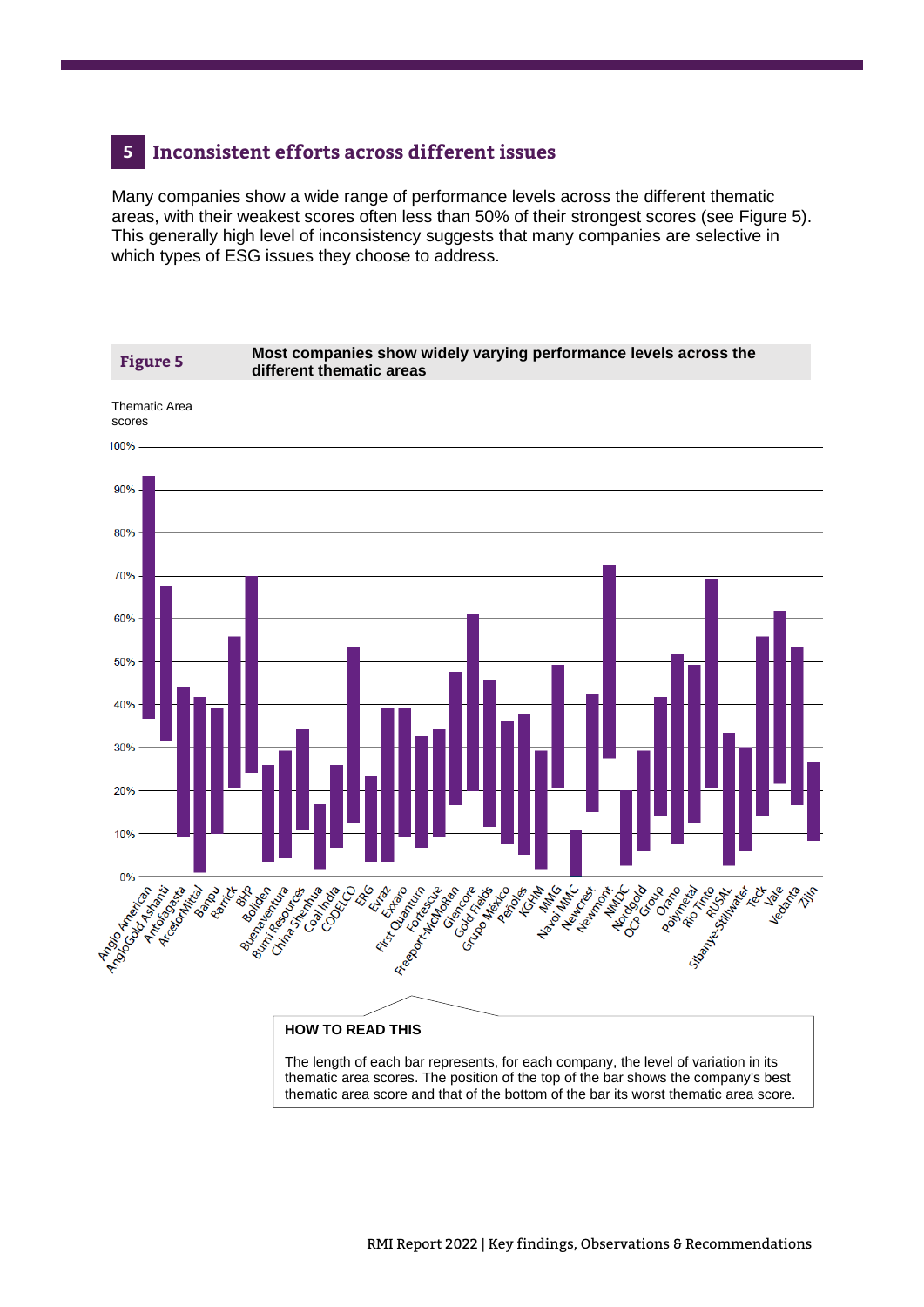## **6 Targets key for performance tracking**

As part of regular reviews of the RMI Report assessment process, additional requirements were included this time to a number of effectiveness indicators, in order to assess the extent to which companies track their performance against specific targets. These newly-added targets relate for example to tracking the implementation of progressive rehabilitation, the functioning of grievance mechanisms, and the management of noise and vibration levels. The evidence for these targets was extremely weak with practically no cases of companies setting targets on these issues, despite the fact that the mining industry is familiar with using targets for tracking other issues, such as greenhouse gas emissions or the gender balance of boards. Given the importance of targets for driving improvement and tracking progress, it is important that companies set specific targets for the full range of their ESG-related initiatives.

## **7 Good reporting requires detail and substance**

Companies are making many more documents publicly available – some 6,550 documents were covered in the assessment (and scrutinised by analysts without the use of Artificial Intelligence) – this is an increase of over 70% on the number of public domain documents available for the RMI Report 2020. While this increase in transparency is to be welcomed, it is a poor indication of the substance of companies' ESG-related policies and practices. Indeed, there is very little correlation between increases in public reporting and increases in company results, suggesting the need for more substantive reporting on ESG issues. More meaningful reporting does not require greater volumes of documentation. For example, one spreadsheet of detailed, mine-site-disaggregated ESG data (as published by a few companies) can provide much more useful information than lengthy reports focused on individual case studies and company-wide statistics.

## **8 Well-established issues need attention**

Some issues, which have been a core part of RMI Report assessments over the last six years, have consistently shown extremely weak results. These issues include for example:

- Disclosing financial surety arrangements for closure-related socio-economic liabilities;
- Disclosing financial assurance for disaster management and recovery;
- Tracking, and acting to improve, the quality of community-company relations;
- Assessing and addressing gender impacts in affected communities;
- Assessing and addressing mining-related impacts on health in affected communities; and
- **Ensuring that workers' salaries meet or exceed living wage levels.**

These issues are clearly not registering with companies as priority elements of their ESG strategies. While these issues are highly salient to the wellbeing of local mining-affected people, they are still rarely addressed by external requirements or reporting frameworks, and seemingly not noted as significant by ESG investors.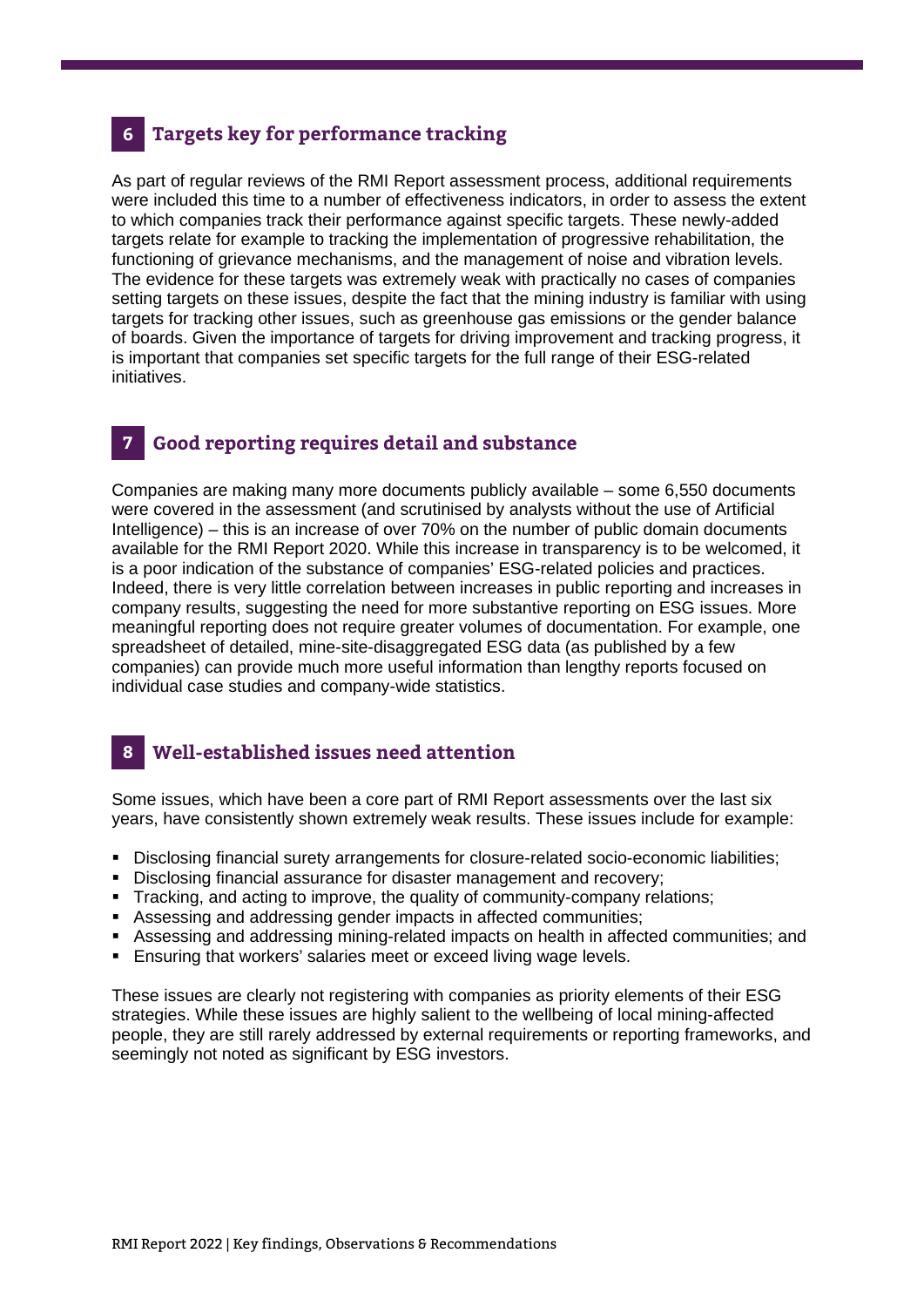## **9 Newer issues await leadership**

In order to align with evolving society expectations of mining companies, this assessment includes new indicators on for example preparedness for pandemics, assessing the implications for workers of the move to more automation, protecting the deep sea, and reducing waste through circular materials management. The results on these new indicators were surprisingly low, and reflect poorly on the industry's ability to keep pace with emerging expectations on these issues.

## **10 Positive influence of external requirements**

A small number of issues have shown quite widespread improvement in company practices over the last six years. Movement on these issues, which include for example, anti-bribery and corruption, human rights, responsible sourcing and disclosure of payments to governments, can be attributed at least in part to external drivers as the issues have become integrated into legislation, requirements and/or reporting frameworks. By contrast, there is a lack of evidence that voluntary measures such as non-binding expectations have an impact on company practices.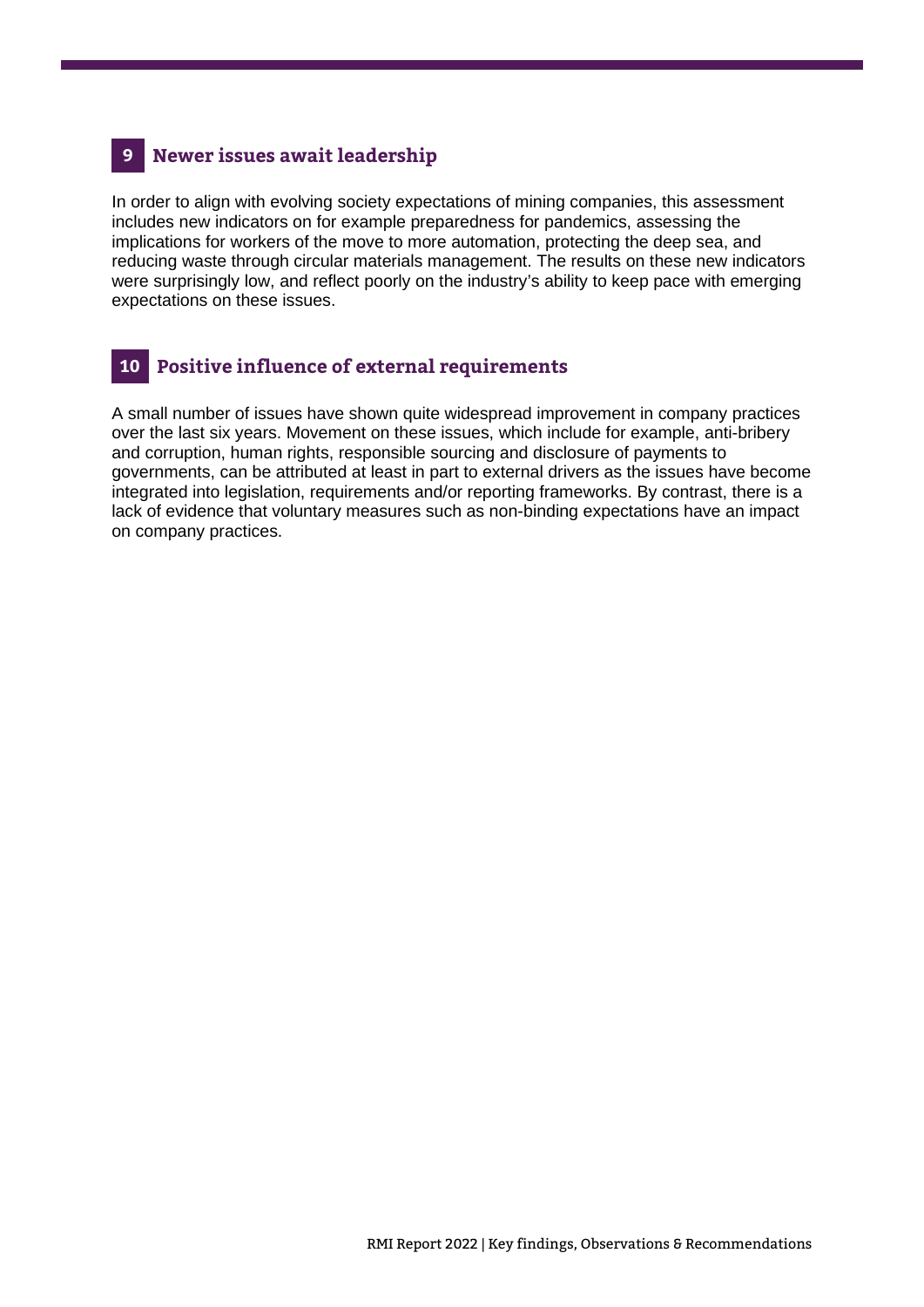## **Recommendations**

The main objective of the RMI Reports is to encourage continuous improvement in responsible mining with the aim that mining benefits the economies, improves the lives of peoples and respects the environments of producing countries, while also benefiting companies in a fair and viable way. In order to encourage continuous improvement industrywide, the digital RMI Report includes a set of learning tools that can be used by any mining company to inform its ESG efforts.

In addition, the findings of the RMI assessments over the last six years have shown the key measures that companies can take to significantly improve their ability to meet society expectations. These measures are outlined here.

## **Properly resource Sustainability departments**

If company leadership is serious about ESG and Sustainability, these departments need to be provided with the finances, people, agency and respect required to ensure effective management of ESG issues. In addition, companies can bring Sustainability into the C-suite for stronger governance, accountability and signalling.

## **Assign high-level responsibility for ESG performance**

Companies can show their commitment to responsible practices by designating specific Board members and senior executives as responsible and accountable for the companies' ESG performance. Remuneration of senior managers can integrate ESG criteria, which are publicly disclosed.

## **Avoid harmful impacts**

Companies can avoid harmful impacts by ensuring that ESG risk management systems are implemented consistently across all operations and are addressing all salient risks relevant to specific contexts and jurisdictions. See full set of recommendations in the report on Harmful Impacts of [Mining.](https://www.responsibleminingfoundation.org/harmful-impacts-mining/)

## **Align with the SDGs**

Companies can apply SDG-supportive practices consistently across their operations, learning from the good practices of their peers and amplifying good examples from within their own portfolios. Companies can avoid the risk of perceived SDG-washing by proactively reporting data on any negative impacts and explanations of mitigation measures, in addition to sharing positive contributions and success stories. See full set of recommendations in report on [Mining and the SDGs.](https://www.responsibleminingfoundation.org/mining-and-the-sdgs/)

## **Show, don't just tell**

Companies can publicly disclose full versions of their corporate commitments, management systems, guidelines, and reports of initiatives such as reviews or gap analyses on specific ESG issues, without risking release of sensitive information. Making these documents available, rather than just mentioning their existence, enables such corporate efforts to be recognised and allows other companies to learn from these models.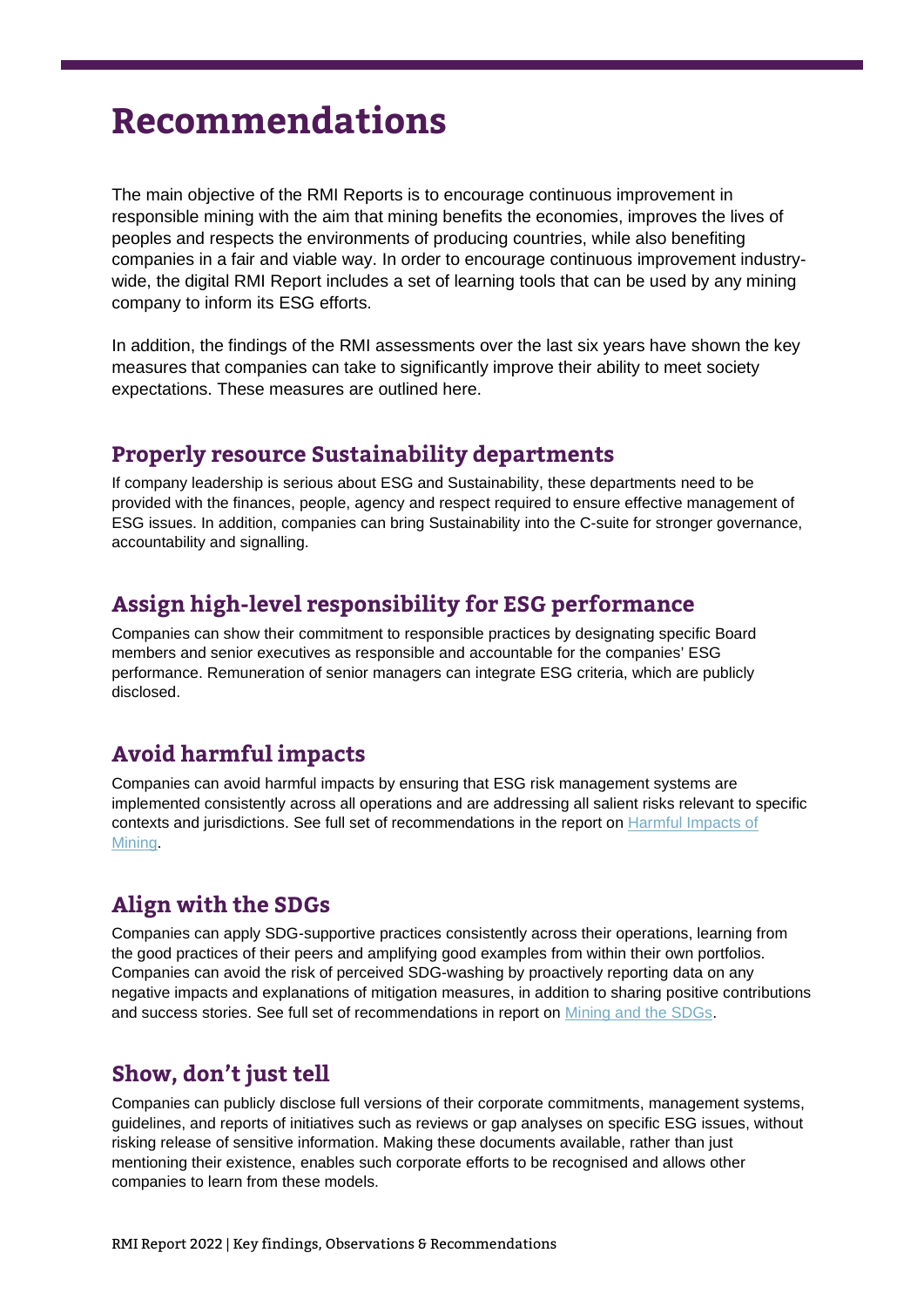## **Track mine site action**

By tracking the extent to which corporate systems (guidelines, requirements, management standards, etc,) are being implemented across all mine sites, companies can more readily identify any gaps to be addressed.

## **Normalise social impact assessments**

Companies can extend beyond the regulatory requirements for impact assessment to regularly check for any adverse impacts of their operations on, for example, the health of affected communities and the general wellbeing of both men and women in affected communities as well as specific stakeholder groups (such as youth, children, persons with disabilities). Knowing of any adverse impacts will enable companies to develop appropriate mitigation strategies.

## **Take systematic action on gender**

To meet society expectations on gender equality, companies can develop a strategic approach that covers mining-related issues especially pertinent to women both in the workplace and in affected communities.

## **Set targets and share progress**

Companies can show leadership and ensure more robust performance tracking by systematically setting targets for their management of each ESG issue. Publicly reporting their progress against these targets on a regular basis demonstrates an open and trustworthy approach towards ESG management.

## **Provide mine-site-disaggregated data**

Rather than aggregating ESG data from their operations to show only company-wide statistics in their public reporting, companies can more usefully provide the mine-site-specific data to meet the needs of stakeholders including affected communities, workers, investors and others interested in site-level risks and performances.

## **Follow open data principles**

To make their public reporting more meaningful and useful, companies can align their disclosures with the open data principles. This includes, for example, showing several years' data in the same document to enable comparisons over time, providing data as absolute numbers rather than relative rates, providing contextual information alongside the data (such as highlighting where and when pollutant levels exceeded regulatory limits), and making data as up-to-date as possible.

## **Use the RMI Framework**

Companies can make use of the RMI Framework as a guide for strengthening their ESG strategies. The Framework offers practical guidance on the responsible measures companies can take, and the kinds of evidence that companies can provide to demonstrate responsible practices.